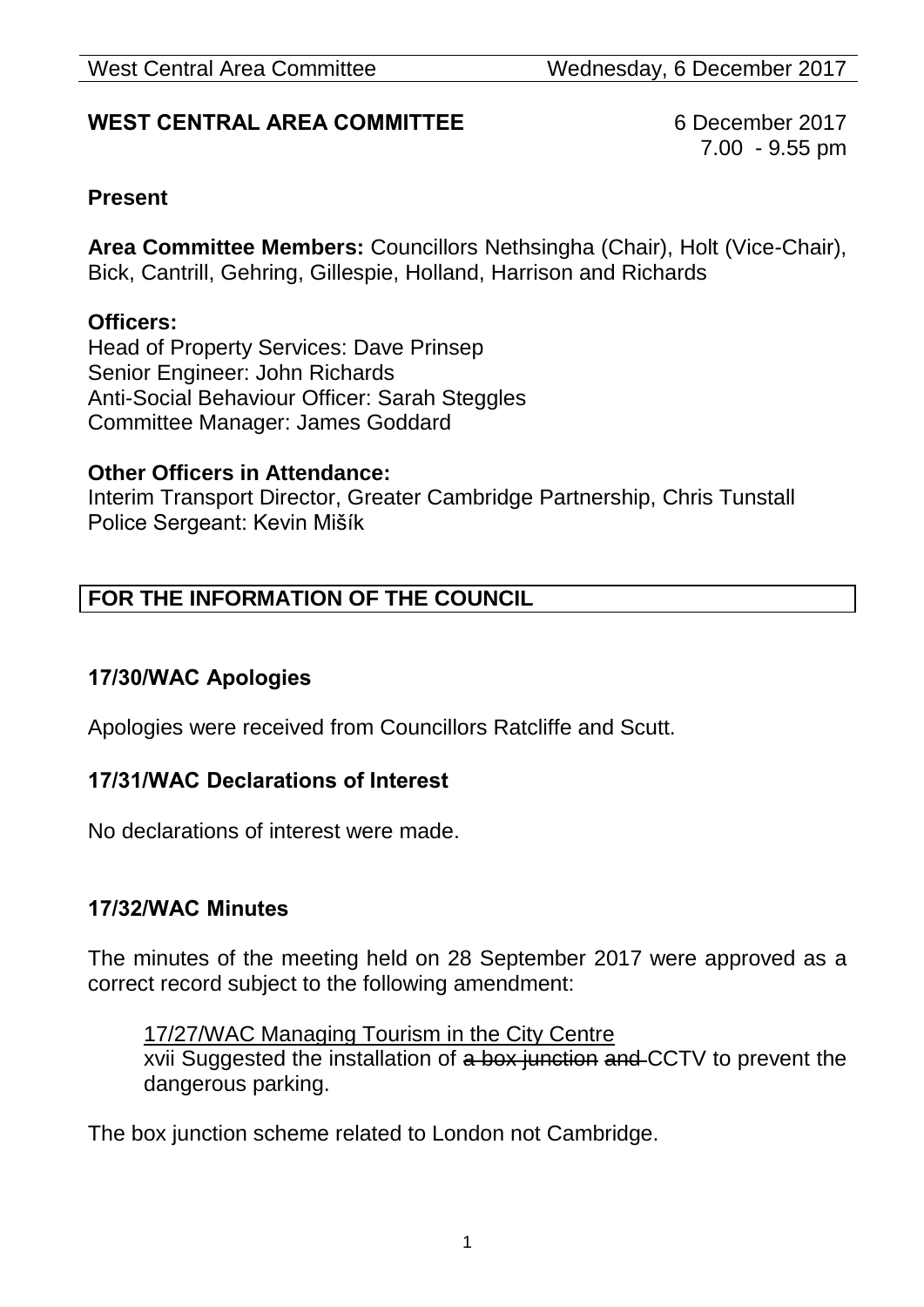### **17/33/WAC Matters and Actions Arising From the Minutes**

The Action Sheet was noted.

Ward Councillors had asked officers to investigate nuisance issue reported by residents of Richmond Road regarding property used by Airbnb. A briefing note was circulated 9 March 2017 in response to this.

A planning enforcement decision was passed at the 6 December 2017 City Council Planning Committee that would set a precedent on how the Council would take action in future. West/Central Area Committee (WCAC) noted various enforcement cases were pending.

### **ACTION:**

- **i. Updates on previous Action Sheet entries required at next WCAC 8 March 2018:**
	- **Location of containers at Canoe Club.**
	- **Lammas Land bins.**
	- **Grass damaged during the Shelly Row play area refurbishment.**
- **ii. Agenda topic: Mental health issues regarding homelessness and drug use in the city.**

# **17/34/WAC Histon Road Recreation Ground Play Area Surfacing**

The decision was noted.

# **17/35/WAC Policing and Safer Neighbourhoods - WCAC**

The Committee received a report from Sergeant Mišík regarding policing and safer neighbourhoods trends.

The report outlined actions taken since the last reporting period. The current emerging issues/neighbourhood trends for each ward were also highlighted (see report for full details). Previous priorities and engagement activity noted in the report were:

- i. Street-based anti-social behaviour.
- ii. Youth-related anti-social behaviour.
- iii. Alcohol-related violence and disorder.

The Committee discussed the following policing issues:

i. Issues regarding cycling in Madingley Road had been addressed for now.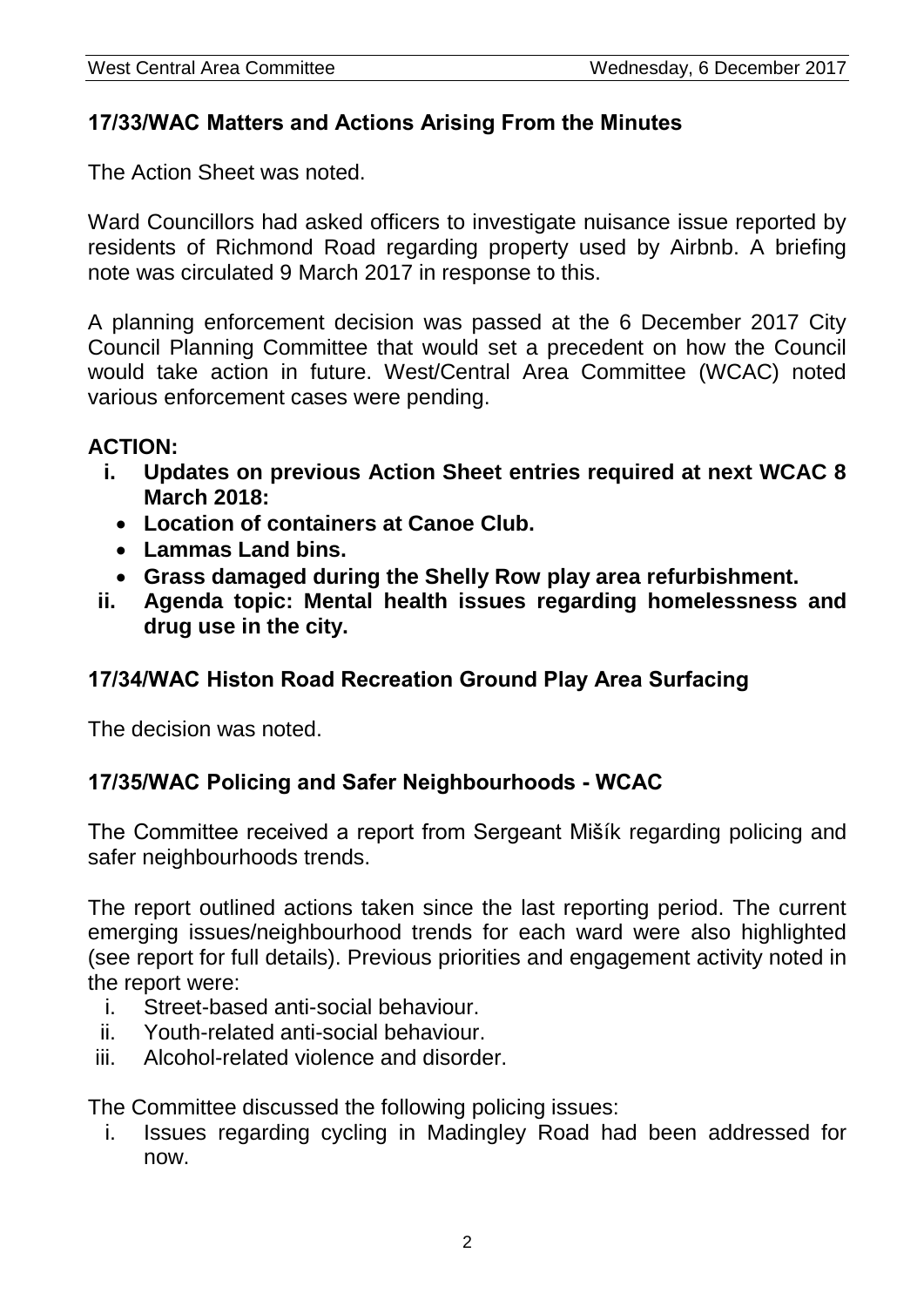- ii. An individual was persistently begging outside Aldi.
- iii. Drug dealing in Brunswick, Maid's Causeway and Mid Summer Common.
- iv. High numbers of cycle thefts.
- v. Increasing levels of shoplifting.
- vi. Cycling down Burleigh Street, Fitzroy Street, Trinity Street and Sydney Street during the day time when cycling prohibited.

Sergeant Mišík said in response to questions from WCAC:

- i. The Police undertook work to address rough sleeping in partnership with other agencies. Concerns about rough sleepers or anti-social behaviour such as begging could be reported to the Police either phone phoning 101 or through the Police website [\(https://www.cambs.police.uk/Home.aspx\)](https://www.cambs.police.uk/Home.aspx) which had a web chat facility.
- ii. There were currently 27 rough sleepers in Cambridge, compared to 41 this time last year. Help had been offered by the Council Outreach Team, but this had been refused by the rough sleepers. The City Council had a programme to help inappropriately housed people, particularly in cold weather.
- iii. Any non-urgent crime could be reported through the Cambridgeshire Constabulary website.
- iv. It was not possible to give a breakdown in quarterly Area Committee reports of the statistics for anti-social behaviour or road traffic collisions (ie more details of type/cause). There were too many variables. The information was held by the City Council and available via the Cambridgeshire Insight website.
- v. Levels of reported crime were increasing and reported anti-social behaviour decreasing as issues that were previously reported as antisocial behaviour were now being classed as crime.
- vi. Cambridgeshire Constabulary would undergo a fundamental review next year. Some details regarding the number of Police Officers had been reported in the Cambridge News. Further details would have to be sourced from the Police & Crime Commissioner.
- vii. The Police had a policy on when to review (or not) CCTV to tackle crime. This would be done by a Police Officer or designated person.

Members of the public made the following points:

- 1. Mr Taylor asked for details regarding the Community Safety Accreditation Scheme:
	- Scheme details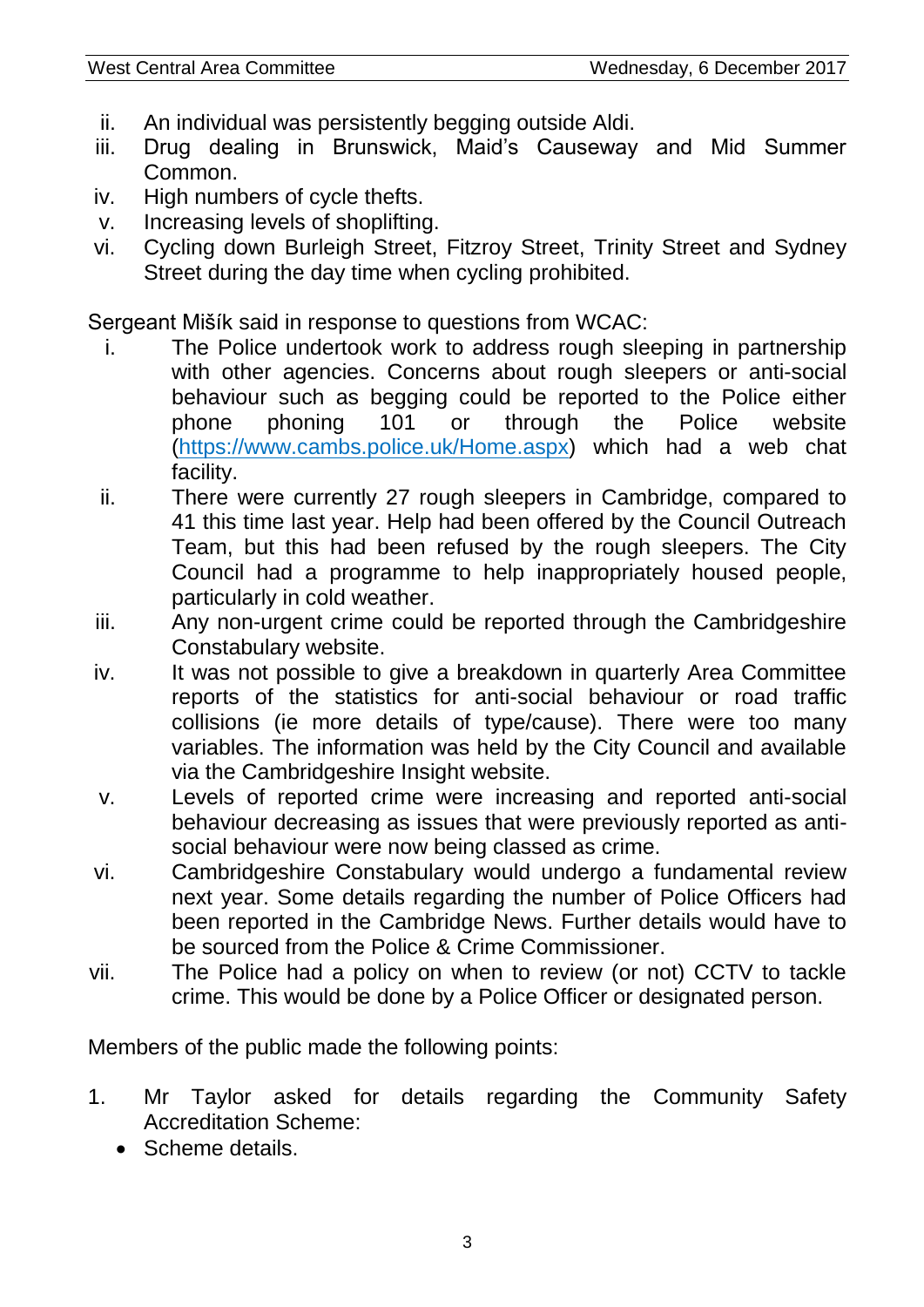- Consultees and consultation process.
- Who has/would be given powers and how could they be identified eg uniform?

WCAC were unclear if any police powers had been given to civilians, or the consultation process required to do this. A report was suggested for the next WCAC meeting.

Sergeant Mišík suggested the City Council Licensing Department may have some information.

2. Ms Nicholson suggested better signage may stop people cycling down Burleigh Street, Fitzroy Street, Trinity Street and Sydney Street during the day time when cycling was prohibited.

**ACTION: WCAC Chair to request a report from the Police & Crime Commissioner (PCC), plus officer in attendance at next WCAC if possible, regarding:**

- **i. The impact of the review on numbers of Police Officers in Cambridgeshire, with particular regard to the City of Cambridge.**
- **ii. Request more information from the PCC and the City Council regarding the Community Safety Accreditation Scheme:**
	- **Scheme details.**
	- **Consultees and consultation process.**
	- **Who has/will be given powers and how they could be identified eg uniform?**

Councillors requested changes to the recommendations (as shown in bold).

- Councillor Bick formally proposed amending priority 3: **Brunswick,** Maid's Causeway **and Mid Summer Common** drug issues.
- Councillors Gillespie and Harrison formally proposed amending priority 5: Road safety **such as:**
	- **Cycling down Burleigh Street, Fitzroy Street, Trinity Street and Sydney Street during day time when cycling was prohibited.**
	- **Anti-social driving.**
- Councillor Bick formally proposed amending priority 6: Other acquisitive crime **including cycle theft.**

The amendments were **agreed nem con.**

The following priorities were unanimously **agreed**:

i. Brunswick, Maid's Causeway and Mid Summer Common drug issues.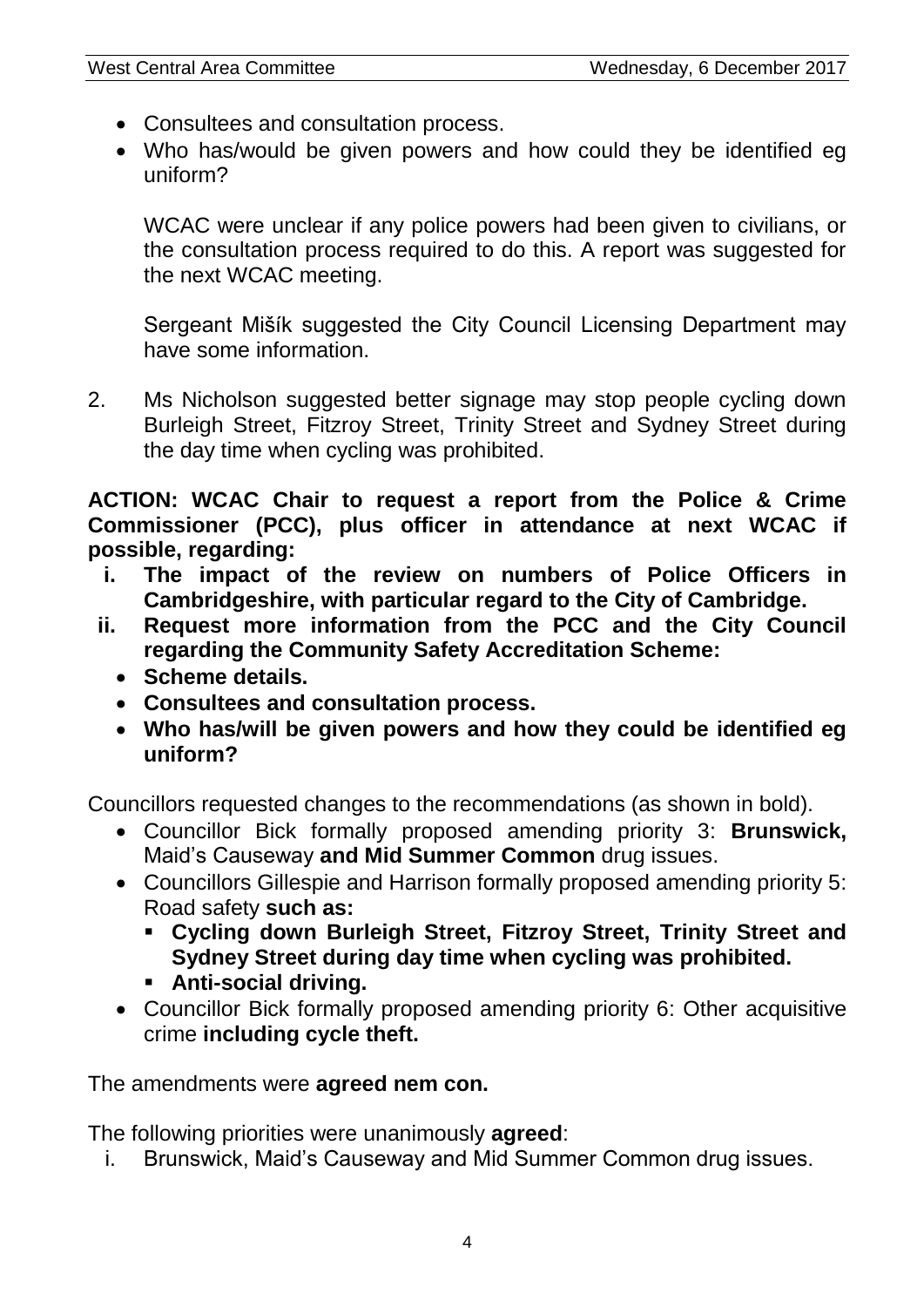- ii. Road safety such as:
	- Cycling down Burleigh Street, Fitzroy Street, Trinity Street and Sydney Street during day time when cycling was prohibited.
	- Anti-social driving.
- iii. Other acquisitive crime including cycle theft.

# **17/36/WAC Environmental Improvement Programme**

The Committee received a report from the Senior Engineer regarding the Environmental Improvement Programme (EIP). The report outlined progress of existing schemes and decisions needed around future spending priorities.

### Existing Schemes: Progress

The Senior Engineer referred to progress on approved schemes as set out in his report.

### New Schemes That Require Decisions

Members considered a number of 2017/18 schemes put forward for approval.

WCAC and members of the public made the following comments in response to the report:

- i. Expressed concern about the time taken to deliver EIP projects.
- ii. Took issue with details in para 5.3 of the Officer's report: "It has become clear that, moving forward, environmental improvements might be better focused towards achieving broader corporate and service objectives". WCAC felt EIP should be bottom up not top down in its approach.
- iii. Supported the abandonment of the Newnham parking consultation and Elm Street / Prospect Row access restriction projects.
- iv. Supported continuing with the project to introduce further traffic calming in Grantchester Road, since traffic speeds remained a concern to residents.
- v. Supported the investigation alongside the County Council of alternative options to lessen the impact of traffic using King Street.
- vi. Supported the intention of projects marked red/amber. Requested further information regarding their viability at the 8 March 2018 WCAC to ascertain if they could go ahead to use unallocated funding.
- vii. Supported in particular projects that provided drinking water in public places.
	- Councillor Gillespie signposted a mobile phone app called 'Refill' that gave a map of where free water refills could be accessed from drink fountains, shops etc.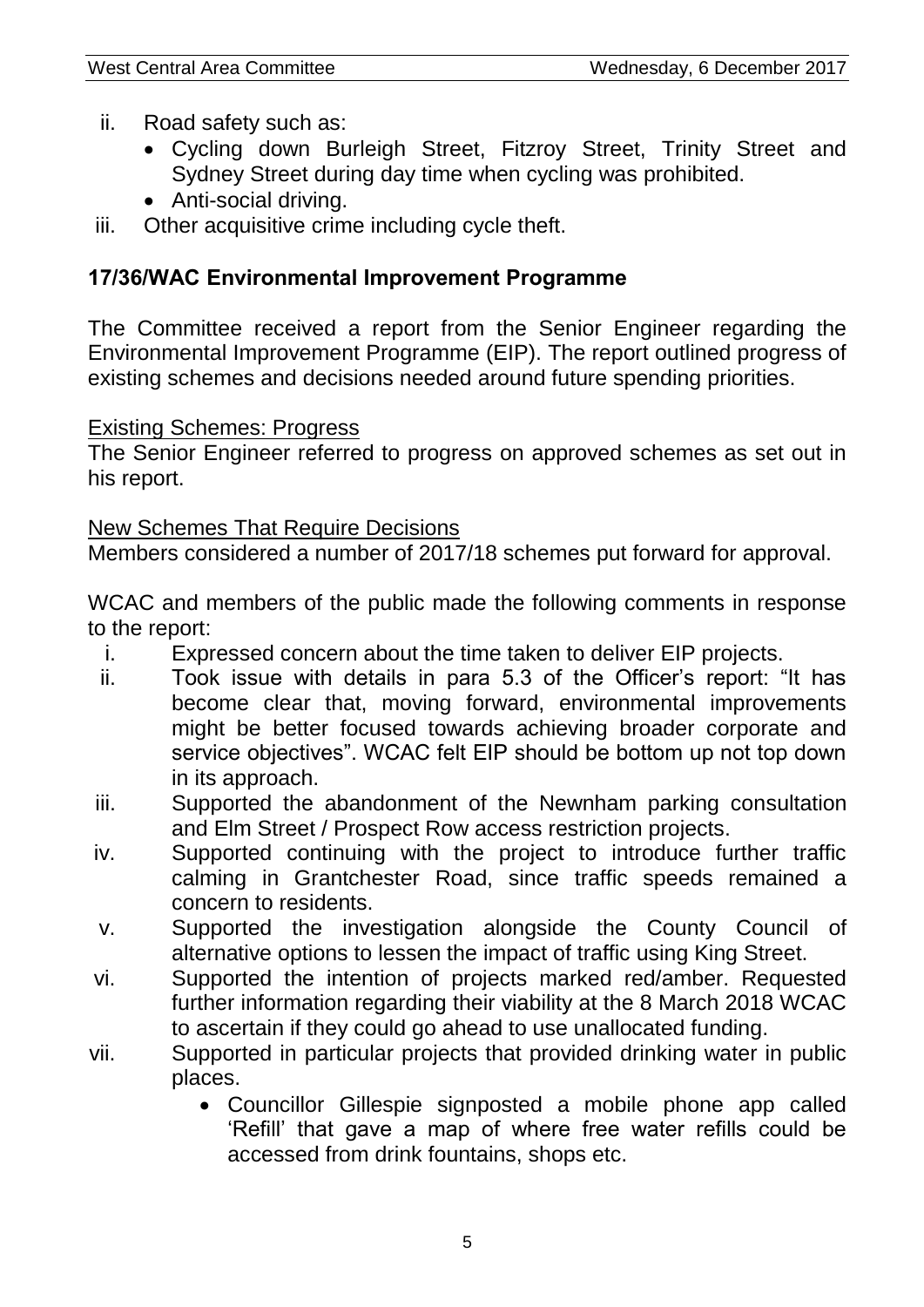Members requested a change to the recommendations. Councillor Nethsingha formally proposed deleting the original recommendations and replacing them as listed below:

The West Central Area Committee is recommended to:

1. Note progress, and delays where experienced, in delivering the identified programme of projects since 2011-12

2. Determine whether to continue to pursue those projects that have proven problematic (as listed in paragraph 5.2)

3. Consider the allocation of EIP funding available in 2017-18 to further project applications

4. Approve those projects selected for implementation, subject to them being viable, obtaining consents as necessary, positive consultation and final approval by Capital Programme Board and Ward Councillors where required

5. Support a further project application invitation round early in 2018.

- 1. Note progress, and delays where experienced, in delivering the identified programme of projects since 2011-12.
- 2. Resolve to continue to pursue 2 projects as listed in paragraph 5.4 of the Officer's report:
	- $(2)$  Grantchester Road traffic calming (second phase £7,000).
	- (38) King Street weight limit (£500 plus LHI £4,500) further investigation of alternatives to lessen the impact of traffic.
- 3. Resolve not to pursue 2 projects as listed in paragraph 5.4 of the Officer's report:
	- (32) Newnham parking consultation (£2,000) no longer needed in light of developing County residents parking proposals.
	- (36) Elm Street / Prospect Row access restriction (£300 plus LHI £2,700) – no longer needed given low level of local public support.
- 4. Approve projects selected for implementation (report P43), subject to them being viable, obtaining consents as necessary, positive consultation and final approval by Capital Programme Board and Ward Councillors where required:
	- City Centre open spaces enhanced biodiversity.
	- City Road tree and tree pit.
	- Gough Way to Cranmer Road path way-finding.
	- Merton Street / Derby Street corner bollard.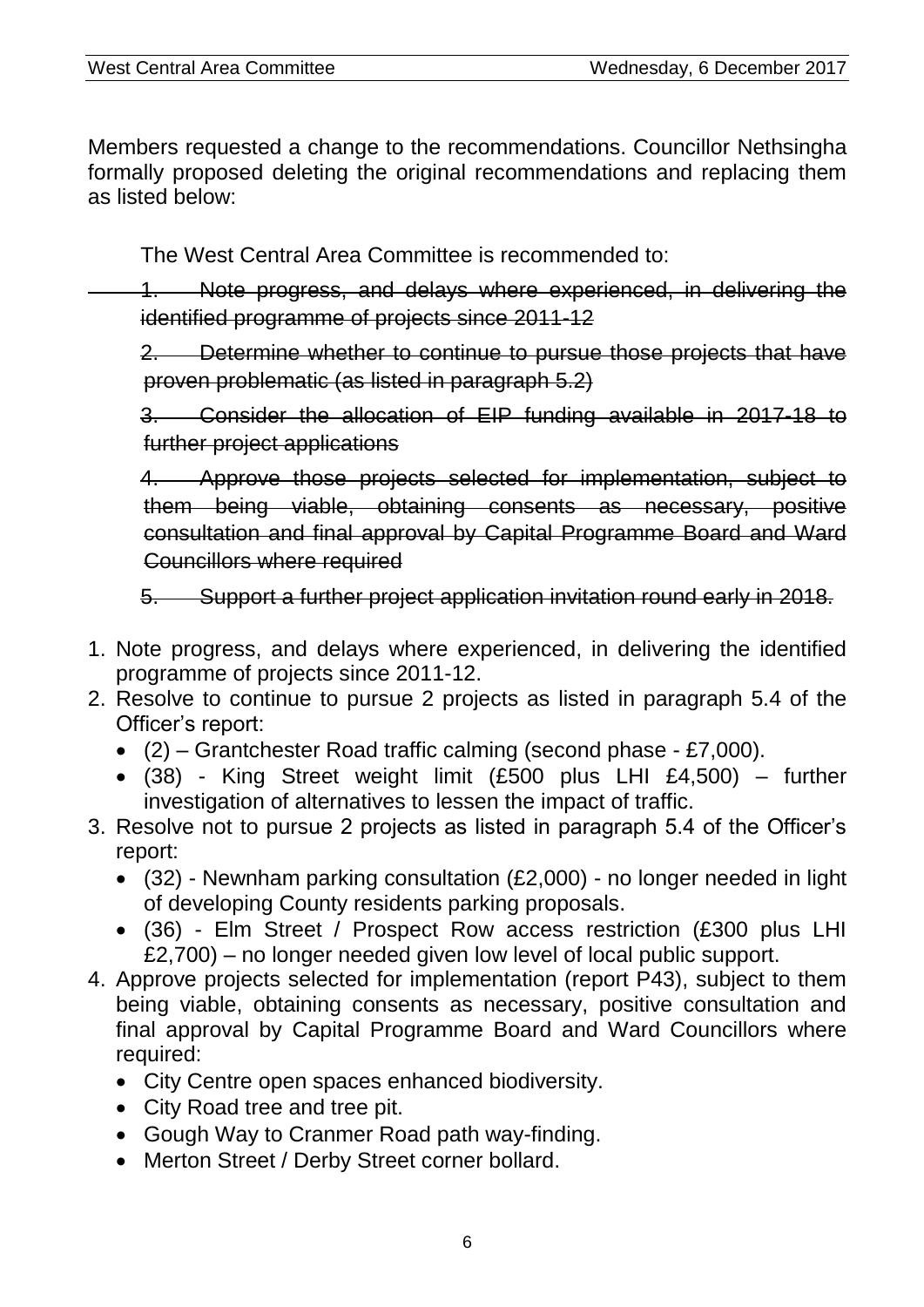- 5. Support a further project application invitation round early in 2018.
- 6. Require a further report to a future WCAC meeting (ideally 08/03/18) regarding:
	- Remit of EIP.
	- Further details on feasibility of projects marked red/amber in 06/12/17 EIP report.

The amendments were **agreed (unanimously).**

Members **resolved (unanimously)** to agree the amended recommendations as set out above.

**ACTION: Senior Engineer to report to 8 March 2017 WCAC, with Executive Councillor in attendance if possible, regarding:**

- **i. Remit of EIP.**
- **ii. Further details on feasibility of projects marked red/amber in 06/12/17 EIP report.**

# **17/37/WAC Open Forum**

Members of the public asked a number of questions, as set out below.

- 1. Mr Taylor referred to minute item 17/24/WAC regarding Mayfield School Local Highway Improvement (LHI) bid for double yellow lines on Carisbrooke Road.
	- i. Queried if this was the responsibility of North Area Committee or West/Central.
	- ii. Suggested the LHI application had been made by the City Council, not a particular Area Committee.

Councillor Nethsingha said:

- i. Carisbrooke Road was the responsibility of North Area Committee.
- ii. The County Council had changed its policy on how LHI priorities were considered. Councillors on the LHI Panel could be influenced by Area Committee support for projects.

**ACTION: Ref: 17/24/WAC Minutes Local Highway Improvement (LHI) bid. Councillor Nethsingha to contact other Area Committee Chairs to see if they wished to support bids and so raise them as priorities for consideration by LHI Panel.**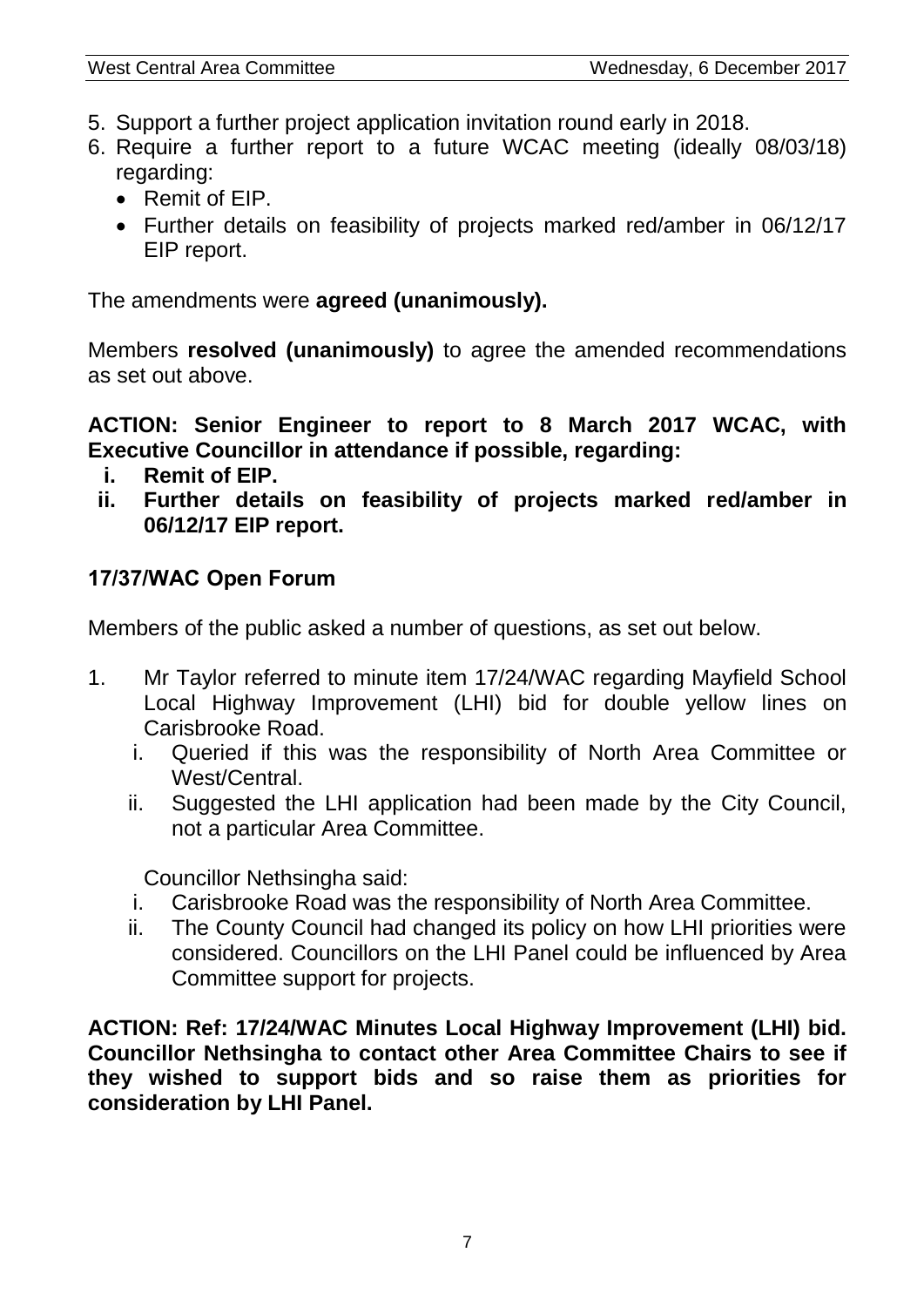- 2. Mr Taylor raised the issue of graffiti on Cutter Ferry Bridge. It reappeared each time the City Council repainted the bridge.
- 3. Mr Taylor asked what were the speaking rights for enforcement items at City Council Planning Committee meetings.

Councillor Cantrill said enforcement items followed planning application speaking rules.

4. Ms Nicholson and Mr Rosenstiel asked who was responsible for real time bus information and whom faults could be reported to.

The Interim Transport Director (Greater Cambridge Partnership) offered to forward on details to the County Council if Ms Nicholson contacted him.

**Post Meeting Note:** Councillor Nethsingha has liaised with Ms Nicholson.

### **17/38/WAC Greater Cambridge Partnership - Verbal Presentation from Chris Tunstall, Interim Transport Director**

The Committee received a verbal presentation from the Interim Transport Director for the Greater Cambridge Partnership (GCP):

- Key transport schemes coming forward: A10, A1307, A428 and Milton and Histon Road.
- Significant new housing is expected on the west side of the city (eg Bourne, Northstowe etc), which had to be factored into transport growth and infrastructure needs.
- GCP were discussing mass rapid transport options with the Combined Authority Mayor. These would be reported to the Combined Authority and GCP Board in January 2018 and published mid-January 2018.
- A significant modal shift was needed to encourage people to use public transport instead of cars. GCP had set a target of reducing traffic volumes in the city by 10-15% of 2011 figures by 2031.
	- o Public transport needed to be more reliable to get people out of their cars.
	- o More Park&Ride sites were proposed.
	- o Existing Park&Ride site facilities would be improved.
	- o A signal review to prioritise buses, pedestrians and bikes.
- Air quality was an issue to address in Cambridge. Possible measures to mitigate it were: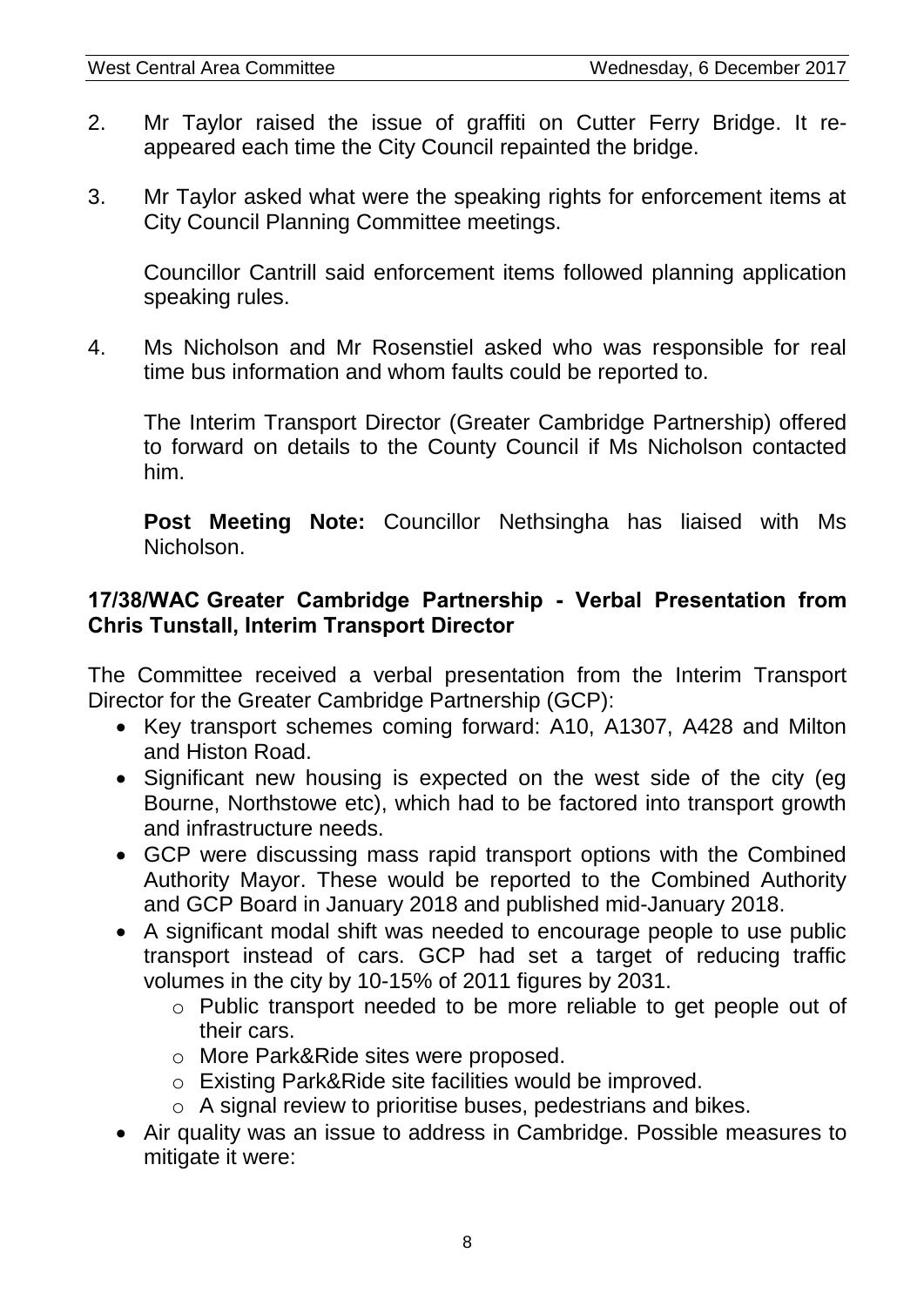- o An Air Quality Zone.
- o Electric buses/taxis.
- o A freight consolidation centre to reduce the number of heavy goods vehicles.
- GCP were working with the City and County Council regarding on and off road parking to:
	- o Manage/reduce demand by residents, businesses and commuters.
	- o Provide revenue for public transport.
- GCP were looking at physical and fiscal ways to manage/reduce parking demand in the city eg work place parking levy and intelligent charging. There was no preferred option at present.
- A site had been proposed for the Cambridge South Rail station and a study agreed with government partly funded by GCP.

The Transport Director said the following in response to Members' questions:

- i. The GCP Chief Executive had apologised for the A428 consultation process errors at the December 2017 Local Liaison Forum. Work had been undertaken to correct these errors. The consultation was at an early stage, closing date 29 January 2018. People were asked to respond so GCP could consider these in its options appraisal. The Director re-iterated no decision had been made on a final option.
- ii. GCP were looking at options to reduce car usage and mitigate environmental impact:
	- Autonomous vehicles that could be booked.
	- Car clubs.
	- Car sharing.
	- Green energy generated from solar panels on Park&Ride sites.
	- Technology could help to improve traffic efficiency. Options that reduced the number of cars on the road would be supported.
- iii. GCP had funded the 26 zones being considered for parking schemes. As such they would be inputting into these, specifically the Newnham residents' parking scheme, through Sonia Hansen (Traffic Manager, Cambridgeshire County Council). Residents' views were currently being sought.
- iv. GCP had not looked at electric car charging points in great detail, but may do so in future. Charging points were available at Park&Ride sites, but not on residential streets.
- v. There was a need to balance all transport needs through demand management. Reducing the number of cars on the road would allow greater access for public transport. However, there was still a need/demand for private transport eg from people who commuted from out of the city. The price of housing in Cambridge resulted in people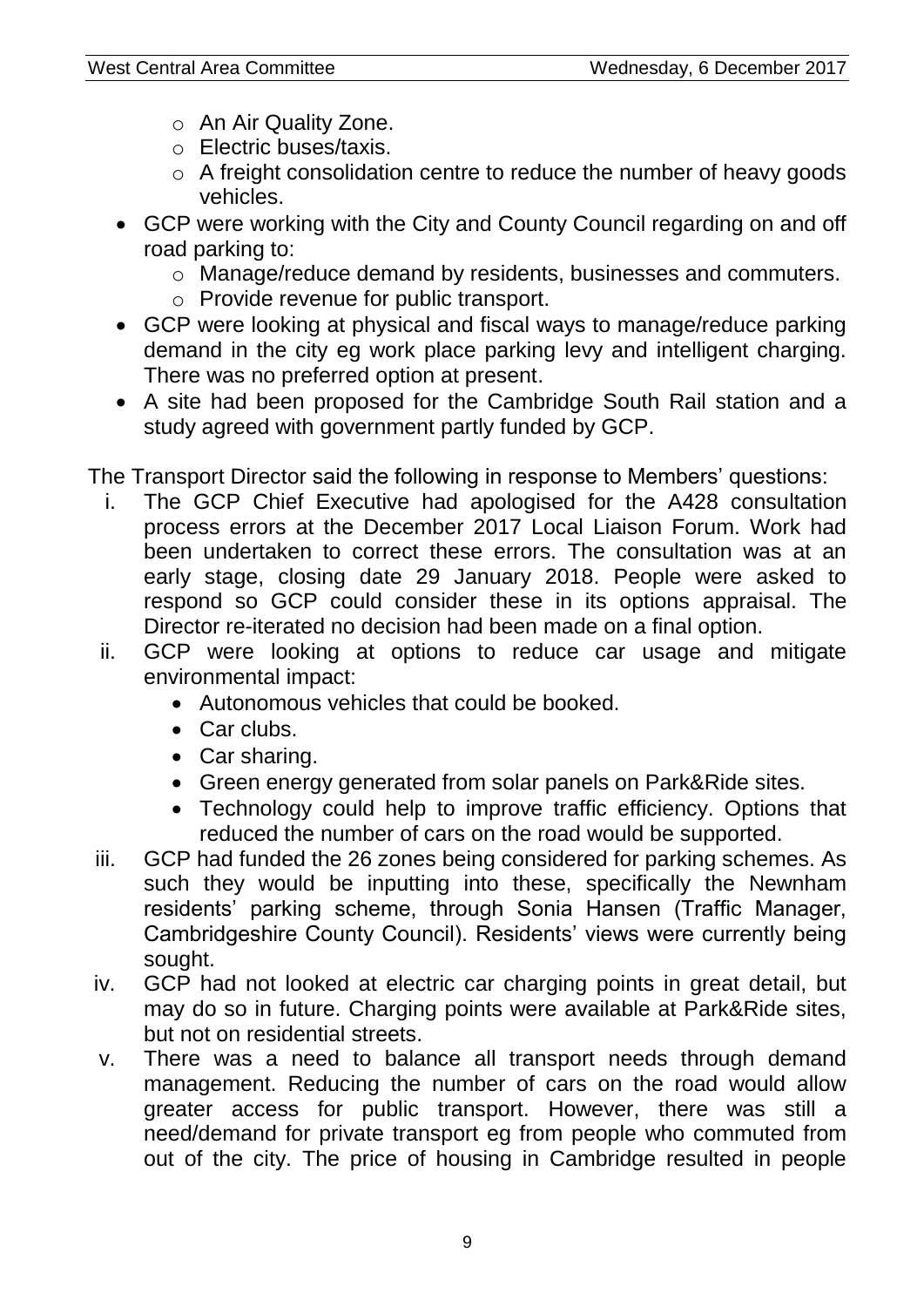relocating out of the city but travelling back into work. The needs of residents also needed to be borne in mind. Those located on city arterial routes suffer more pollution than other residents.

Members of the public asked a number of questions, as set out below.

- 1. Ms Blythe made the following points:
	- i. Suggested rebranding the A1307 transport corridor as a place shaping project to create a more positive image for it.
	- ii. Stated the fencing on Ditton Meadows was not in the original GCP proposal and that residents had concerns about its impact on greenways.

The Transport Director undertook to take the issues re Ditton Meadows away and get back to Ms Blythe

2. Mr Rosenstiel queried if the GCP air quality zone would be effective as the County Council already had an Air Quality Management Zone that was not enforced.

The Transport Director said the GCP air quality zone would be enforced through cameras.

3. A member of the public expressed concern that the proposed congestion charge would penalise disabled drivers. Public transport was not always a viable option.

The Transport Director said there was no definite plan to impose an intelligent charge. Exemptions would be considered such as people with mobility issues.

The Transport Director undertook to feedback wheelchair bus user issues (eg access) to Stagecoach.

4. Ms Nicholson asked if ward consultations on parking zones would be joined up.

The Transport Director said GCP would have an overview of feedback/issues once all twenty six consultations had occurred, but each consultation would have to go ahead on an individual basis.